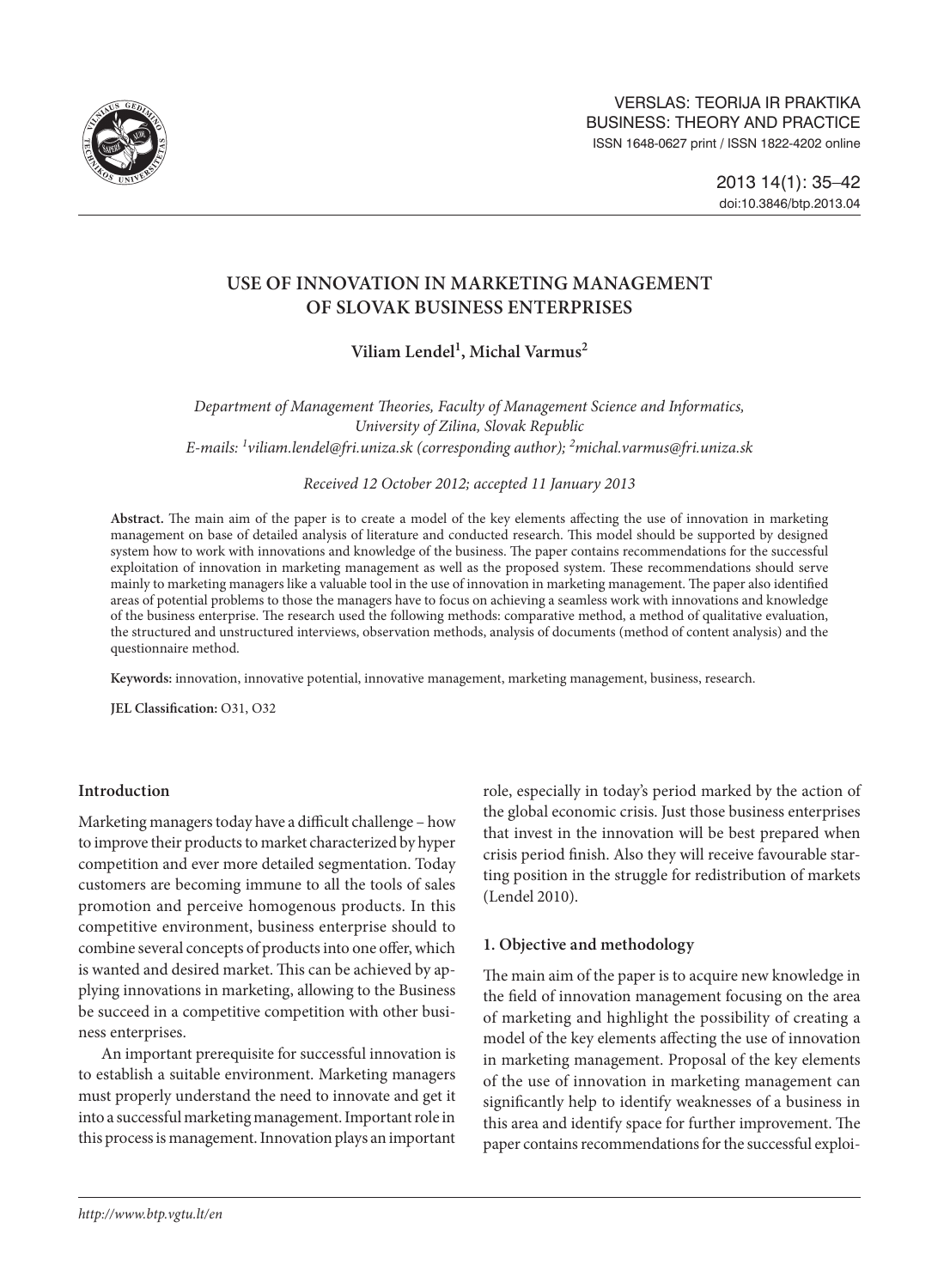tation of innovation in marketing management as well as the proposed system. These recommendations should serve mainly to marketing managers like a valuable tool in the use of innovation in marketing management. The paper also identified areas of potential problems to those the managers have to focus on achieving a seamless work with innovations and knowledge of the business enterprise. Solution of the examined issues in the paper requires the use of several methods depending on the character of each part of the solution.

For the acquisition and collection of information were used method of analysis of documents (when analyzing current and historical data relevant to the issue), questionnaire method and the method of semi-structured interviews (data collection in empirical research), method of observation (visiting businesses).

For the information processing was used mainly method of quantitative assessment (formation of statistical averages, percentages, application of statistical tests and other statistical methods) and the comparative method (when comparing data obtained from the relevant empirical research and the collation of data from the analysis of secondary sources).

For solve of the problem were used methods of induction, deduction, synthesis (in developing of model of the key elements affecting the use of innovation in marketing management and formulation of key elements), abstraction and modelling.

#### **2. The current state of dealing with the issue**

The word *innovation* comes from Latin and means "renewal". Despite the fact that content is constantly updated and reviewed, terminological and methodological apparatus is developed, in understanding the nature of the term "innovation" in academic and professional circles is a consensus. The base of innovation in most scientific disciplines it means planned and controlled change of a new, better condition (Ondáková 2010).

At present, in domestic and foreign literature may be encountered with the use of multiple definitions of innovation, which dominated the following characteristics: application of new ideas, new idea, a change for the better and invention (Kovaľova 2009: 183). From the wide spectrum of opinion marketing theorists and practitioners can be chosen the most accurate definition of innovation. Table 1 summarizes the definitions of the term innovation.

Based on the study of domestic and foreign literature can be said that the base of innovation most accurate rendered Kovaľová (2009). Because according her the innovation is driven process of the creation, transfer and implementation of ideas into a practical application that produces a significant qualitative change and the customer will appreciate it as a new added value, for which he is willing to pay. She worked also the definition and categorization of innovation.

She points out that while creativity is engaged in generating new ideas, innovation extends creativity to the implementation of these ideas. Research again changing money on knowledge and innovation converts knowledge into money.

According Sivák (2009) innovation must meet the minimum conditions that a product, process, marketing method or organizational method for the company, which provides them a new (or significantly improved). Ďaďo *et al.* (2006) says that adoption of innovations is dependent on consumer perceptions of innovation with respect to five characteristics: relative advantage, compatibility, communicability, divisibility and complexity (Ďaďo *et al.* 2006).

Tidd *et al.* (2007) accents that the essential innovation is the ability to see the connection, to notice and exploit the opportunities. According to him, innovation is not just about opening new markets, but also shows their ability to provide new ways of action in existing markets. Important role he ascribes to knowledge when he said "*It is about creating new opportunities by combining different sets of knowledge*."

Wright (2010) provides three levels of innovation:

- *Gradual (incremental*): it is implausible, to have seen dramatic changes in business performance. However, continuous innovations in this area are needed to power the continuous improvement of products, processes and business aspects. This step is necessary to prevent the fall of the company over its competitors, and ensure the business enterprise prospects for longterm survival.
- *Material:* provides greater opportunity to add value to the company because it creates many business opportunities and provide competitive advantage. This level of innovation, however, requires considerable investment and effective strategies for managing innovation and it has since its inception, through development to successful commercialization.
- *Radical:* it can turn the industry upside down. It creates a new basis for power, new competitors and new business models. This level of innovation is seen in all sectors and appears as the subject of articles and Economic Studies.

In domestic literature is most often used term *marketing innovation*. Slovak Statistical Office defines this term follows:

*"Marketing innovation is the implementation of a new marketing concept or strategy that is significantly different from existing of marketing methods of the company and wasn't previously used. This requires significant changes in design or product packaging, product placement, promotion and pricing of products."*

This definition can be regarded as a sufficient definition of the problem of application of innovation in all areas of business marketing. Based on this fact for the use of innovation in marketing management innovation marketing business direction at the choice of marketing objectives, met-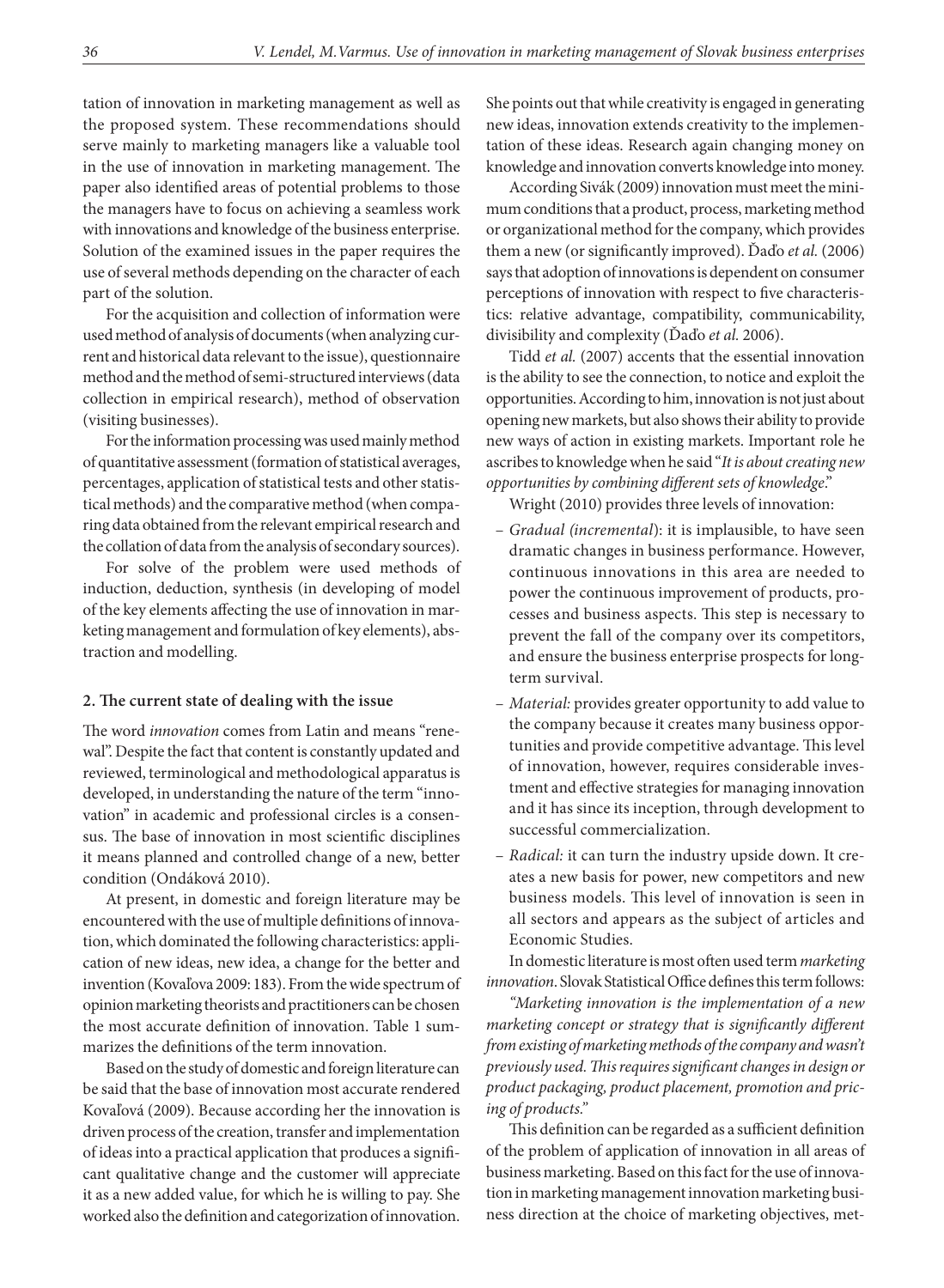#### **Table 1.** Definitions of innovation

| Author                                          | Definition                                                                                                                                                                                                                                                                                                                                                                         |
|-------------------------------------------------|------------------------------------------------------------------------------------------------------------------------------------------------------------------------------------------------------------------------------------------------------------------------------------------------------------------------------------------------------------------------------------|
| Valenta (1969)                                  | Innovation should be understood as any changes in the original structure of the production<br>organism, i.e. transition to a new state of the internal structure and the effects can be<br>considered any changes in the behaviour of the production organism.                                                                                                                     |
| West & Farr (1990)                              | Innovation is the intentional introduction and application of ideas, processes, products or<br>procedures in the role, groups or organizations that are new to the relevant department and<br>have significant benefits for the individual, group, organization or wider society.                                                                                                  |
| Green Paper on Innovation<br>(1995)             | Necessary step towards putting (perhaps better application) of new and improved products,<br>services and processes on the market. It includes not only the technological part, but also<br>organizational, managerial, commercial and training requirements that contribute to the<br>economic competitiveness of the company and thus the regional economy, to which it belongs. |
| Crawford & Di Benedetto<br>(2005)               | Common understanding of the concept of innovation, "changes in the industry, particularly<br>in the technological development and their application in products, production processes and<br>services".                                                                                                                                                                            |
| Christensen (1997)                              | Innovation is a condition that goes from disturbing existence to somewhat amicable<br>environment.                                                                                                                                                                                                                                                                                 |
| Tureková & Mičieta (2003)                       | Innovation is the practical transfer of ideas into new products (goods and services), processes,<br>and systems of social relations.                                                                                                                                                                                                                                               |
| 21st Century Innovation<br>Working Group (2004) | Innovation transforms insight and technology into new products, processes and services that<br>create new value for stakeholders to drive economic growth and improve living standards.                                                                                                                                                                                            |
| Hamel (2006)                                    | Innovation is a deflection from traditional management principles, processes and practices<br>or a deflection from customary organizational forms that significantly change the way<br>management.                                                                                                                                                                                 |
| Dupal <sup>'</sup> et al. (1997)                | Innovation is a creative process that combines existing two or more things in a new way with<br>an intention to produce a unique new thing.                                                                                                                                                                                                                                        |
| Čimo & Mariáš (2006)                            | Innovation is a new way to use existing resources of company to obtain new business<br>opportunities - finding new ways to increase revenues from business enterprise activities of the<br>company.                                                                                                                                                                                |
| <b>Wright (2010)</b>                            | Innovation is the successful exploitation of new ideas to increase customer value and create<br>wealth for society.                                                                                                                                                                                                                                                                |
| Chlebíková (2009)                               | Innovations are the practical transfer new people's ideas into products, services, processes,<br>systems, and social relations.                                                                                                                                                                                                                                                    |

hods and ways to develop and fully exploit the innovative potential of the company in favour of marketing activities.

In foreign literature rarely occurs also the term *innovative marketing strategy.* According to organisation Forrester, an innovative marketing strategy is a vision for the future involvement of customers in the process of creating products and services that define the ways and methods of marketing and learning achievements of marketing results (Kemp *et al.* 2010).

### **3. The situation in Slovak companies – results of empirical research**

In the period from January to November 2010 was carried out research whose primary task was to obtain and interpret information about level of innovation using in the marketing management of Slovak companies. The main purpose of research was to identify key elements of innovation in marketing management, system of work with innovations,

opportunities, knowledge and application of lateral thinking. The data gave a complete view to the preparedness of Slovak companies to use (implement) innovations in marketing management.

The sample consists of 318 managers of medium and large companies operating in the Slovak Republic. Most managers were contacted through an electronic questionnaire (84.7%). 15.3% of managers were contacted through personal questioning by a structured interview. In the process of information processing have been used χ2 test of independence marks of quality and cluster analysis.

The lack of literature on the issue of innovation in marketing management (definition, structure and procedures of application) is reflected in the fact that very few managers have documented processes and understand the issue.

Only 31.2% of surveyed respondents did not occupy with the issue of innovation in marketing management. In contrast, only 23.5% of respondents said they apply innovations in marketing management, which can be considered as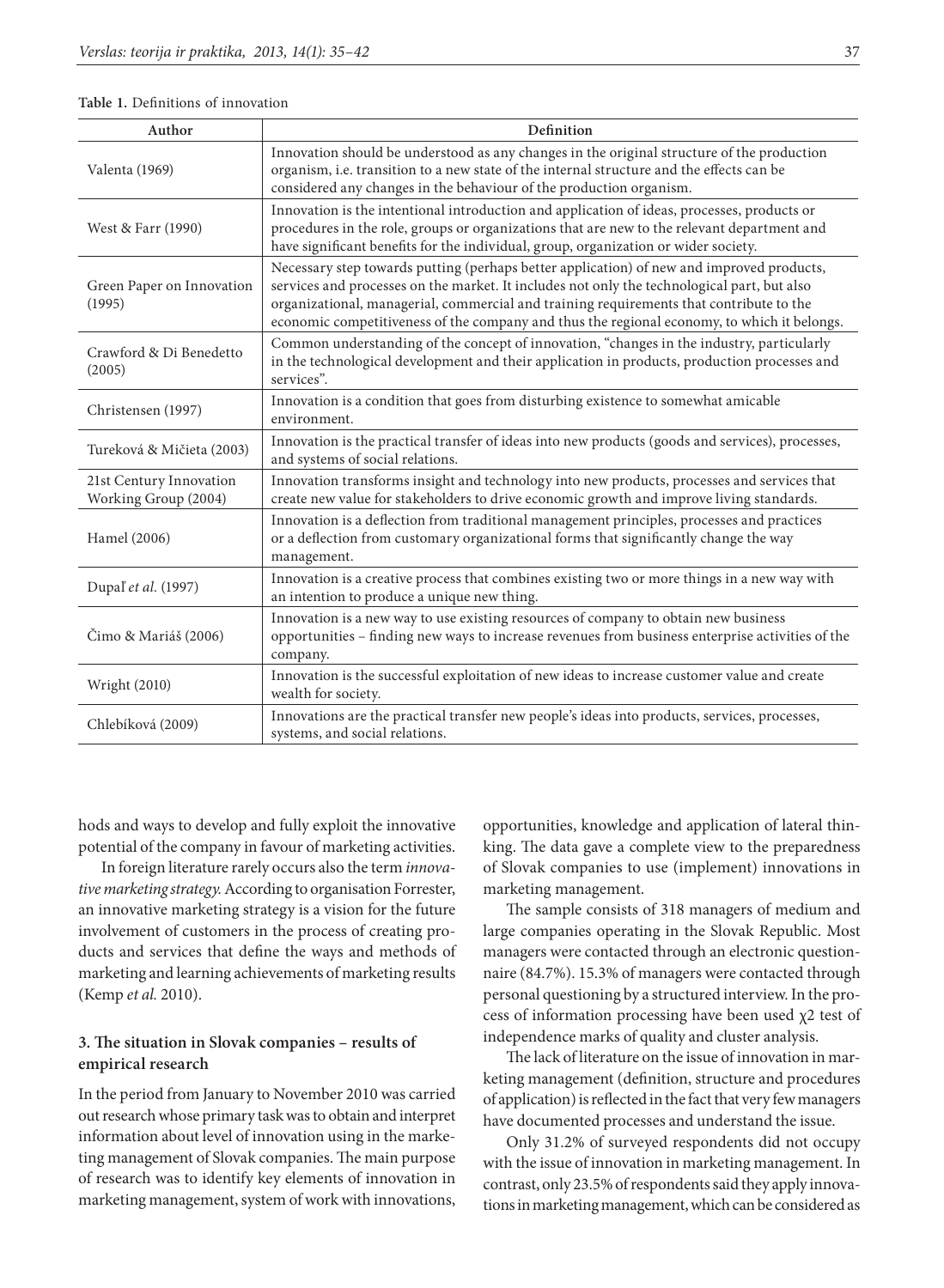a positive development. In the phase of the study is 8.9% of businesses surveyed, 6.1% are in the process of deciding on its relevance to business and to 30.3% of managers surveyed said they are trying to implement innovations in marketing management.

All ideas are recorded and, if necessary used only by 49.1% of respondents (Fig. 1). To contrast, only 8.6% of respondents recorded no innovative ideas. 22.7% of surveyed respondents reported that their innovative ideas in business are always generated from scratch if necessary. 23.6% of surveyed respondents use analysis of innovative ideas in created groups. Only 8.3% of respondents have developed rating system of innovative ideas, which is necessary for successful implementation of innovations in marketing management.

The main problems hindering the use of innovation in marketing management managers identified the lack of necessary funds (43.7%), lack of enabling environment to support development of innovation (35.6%) and inefficient work with innovative ideas (34.4%).

The χ2 test of independence of qualitative characters showed that there is no dependency between the application of marketing strategy and business enterprise preparedness to exploit innovations in marketing management.

Based on the results of cluster analysis can be stated that the majority of companies surveyed (54.8%) falls within a cluster. It is made up of marketing managers who attach great importance to the two crucial elements for the use of innovation in marketing management, and product and lateral thinking. They realize all the benefits of applying lateral thinking in relation to the product. Lateral thinking understood as a way to achieve product innovation providing new needs for new customer groups.

A very small part of the business enterprise does not apply any upgrade (only 6.2%). The most frequently used product innovations include a focus on new opportunities to use the product (38.3%). 32.6% of respondents use some variation of the characteristics of the product. The positive trend can be seen that only 28.7% of surveyed respondents transforms product, which then meets the new needs. The least used product innovations are changing the size or shape of packing (only 11.4%), change the product (20.4%) and facilitate the purchase of the product (24.5%).

More than half of respondents (53.1%) identified as the primary objective of innovation policy products reach new target groups of customers. 23.7% considered the main objective of stabilizing the current market share. 16.5% of surveyed respondents want to create new market space. Only 6.7% of respondents consider extending the product life cycle as its principal objective of innovation policy products.

Almost half of surveyed marketing managers (49.1%) stated that the innovation of products accessed regularly. 12.4% of respondents accessing product innovation only in case of decline of the identified indicators such as sales decline, the number of customers and so on. 24.7% of respondents in this area is governed by competition and 13.8% based on customer needs (Fig. 2).



**Fig. 2.** Intensity approach to product innovation Source: own research



**Fig. 1.** Work with innovations ideas in Slovak companies Source: own research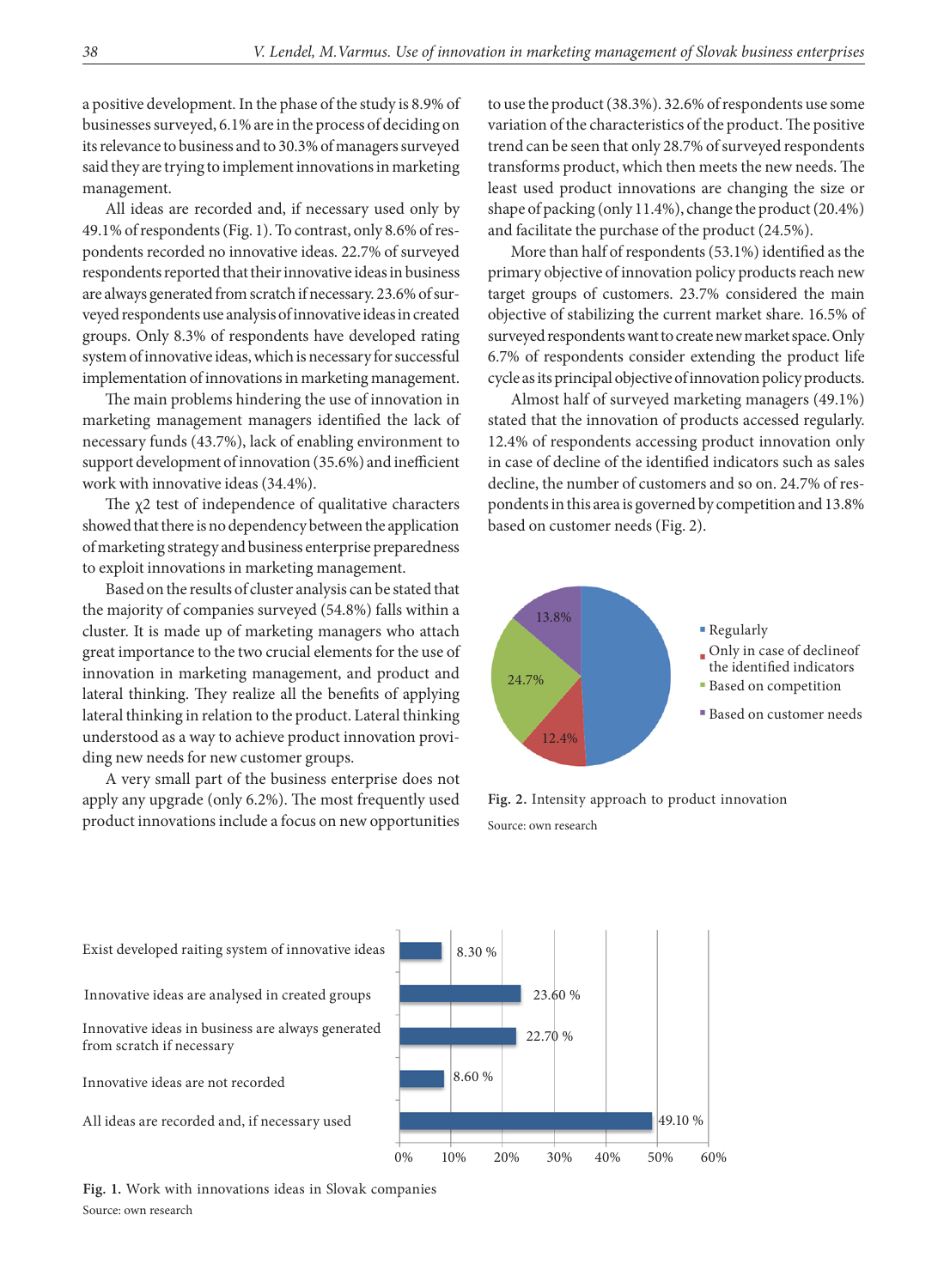## **4. Key elements affecting the use of innovation in marketing management**

Based on the detailed carried out analysis of domestic and foreign literature it can be concluded that the use of innovation in marketing management affects six basic (core) elements. It can be written in the form function with six variables that affect the operation and use of the very essence of innovation in marketing management:

$$
I_{MR} = f(I_M, I_{PMS}, L_M, P_K, O_S, P),
$$
 (1)

where

- $I_{MR}$  innovation in marketing management,
- $I_M$  innovation management,
- *IPMS* innovative potential of marketing strategy*,*
- $L_M$  lateral thinking,
- $P_K$  pro-innovation climate,
- $O<sub>S</sub>$  organizational structure,
- *P* product.

Key elements affecting the use of innovation in marketing management can be presented in a hexagonal star model (Fig. 3). It is important that all the links and relationships between elements of the model were conducted with a focus on the customer.



**Fig. 3.** Hex star-model key elements affecting the use of innovation in marketing management Source: own research

According hexagonal star model is the use of innovation in marketing management seen as an integrated system based on corporate strategy involving ingenuity, knowledge, product design, innovation processes, their resources, goals and metrics directly linked to innovation.

The focus of hexagonal star model is the customer and his needs. The output of the model is created value, which brings to customers the expected benefits. It consists of new product attributes (services), innovation, customer benefits and new offerings.

The first important factor influencing the use of innovation in marketing management is *innovation management*. Its mission is to create a working environment that encourages innovative atmosphere. This means above all trust management to innovation, ensuring effective communication and leadership to teamwork (Blašková 2010). Also, application of innovative processes, methods and resources management, leadership styles and initiatives leading to improvement and higher use of innovation in marketing management. Important and irreplaceable role in the use of innovation in marketing management are marketing managers. They determine marketing goals and create corporate policies, which are derived from innovative marketing activities (Hittmár 2006).

The second identified factor is an *innovative potential of marketing strategy* represents a degree of innovative marketing strategies that would be achieved by optimal use of all sources of innovation strategy. The level of innovation potential strategies while depending on the level and quality of the various components of innovative resource strategies.

*Innovative resource strategies* can be considered innovative opportunities, skills, knowledge, experience, invention and innovation, which are available in the company, or it is able to get in time. Innovative resource strategy consists of four basic, interrelated, modules, namely:

- *Bank of inventions*: a place to find, create, and store ratings inventions that may be involved in the next phase in the creation of marketing innovation;
- *Bank of innovative opportunities*: a place to store and work with the identified innovative opportunities;
- *Knowledge Base*: provides a platform for providing space for the collection of all knowledge (e.g. from experts) that can be used in the innovation process;
- *Bank of Innovations*: retains all created by innovation and creating an environment for the efficient management and their conversion into a successful marketing strategy.

*Innovation strategy* is expressed by degree such as innovation potential strategy actually achieved, respectively by degree at which they are actually used innovative resource strategies.

The third important element is *lateral thinking*. Using innovations in marketing management must be supported by an appropriate lateral thinking, which allows the company's innovation potential in innovation and in their innovation activities. Lateral thinking explores new ways of looking at the problem rather than to proceed according to selected logical steps (Sloane 2003: 7). Lateral thinking offers a wide range of non-traditional practices, methods and techniques. Its main feature is that the detection of one view of the matter focuses on another. This is the generation of alternative solutions and generates ideas.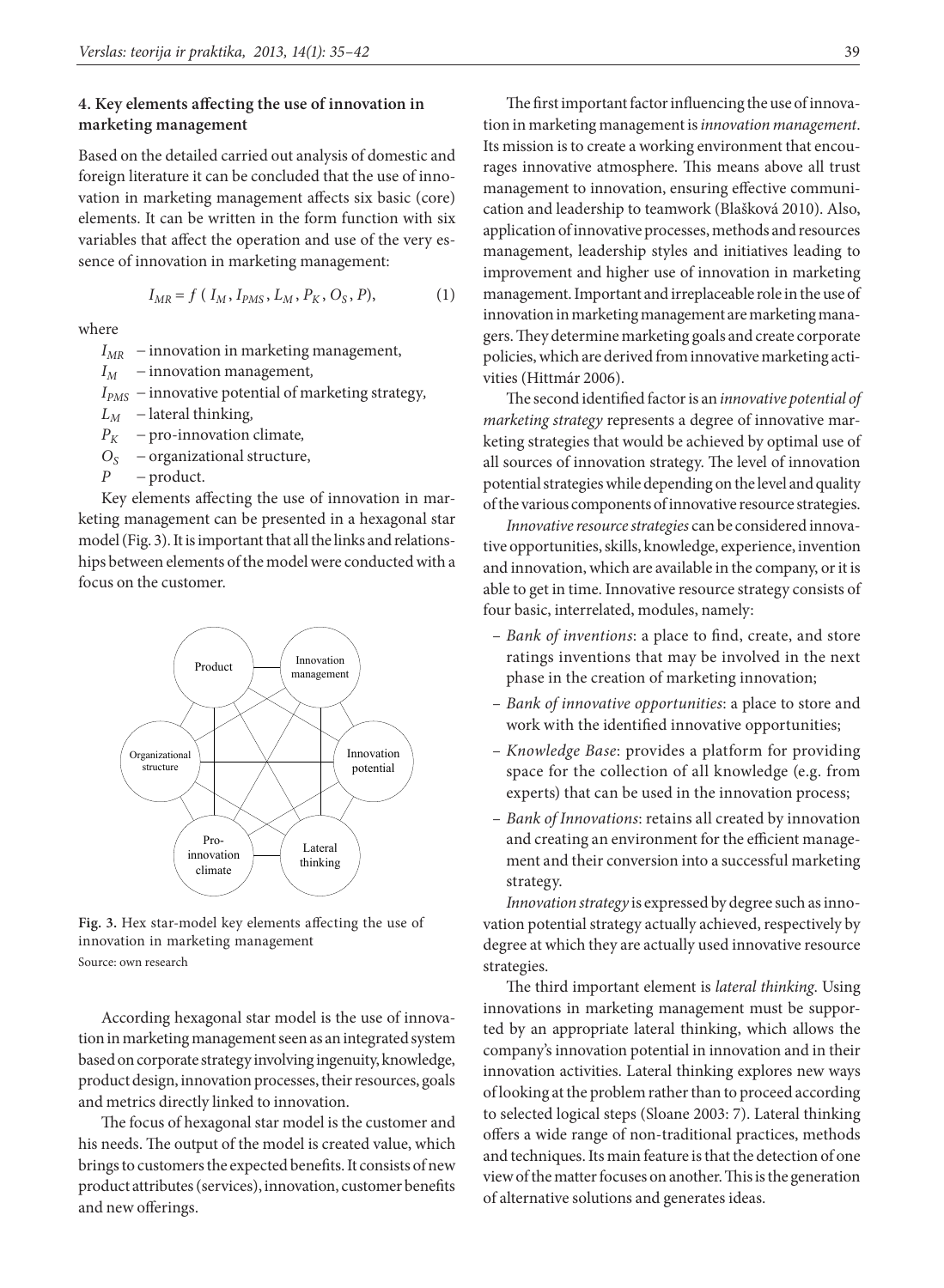Key elements may include a *pro-innovative climate* (environment), which significantly affects the use of innovation in marketing management. Pro-innovation climate is characterized by change, learning, flexibility, creativity and development.

Equally important key element is a *organizational structure*. Using innovations in marketing management is usually associated with changes in organizational structures. Innovative processes require new demands for changes in relation to existing structures (e.g., a new department for a new product, a new business enterprise division...).

The last element is a *product*. The goal of the marketing should be optimizing total offer of business enterprise in relation to market requirements also included the goal of company marketing strategy. The main tool for achieving this goal is the application of innovation.

# **5. Identification of the major problems in working with innovation in marketing management and the design of appropriate recommendations**

The most frequently occurring problem is the *non-use of the innovative potential of the company*. The company does not know either their innovative potential or not the company created sufficient conditions for its development and implementation (Lendel, Varmus 2012). Symptoms of this problem are varied. These are primarily led to confusion, expense and ineffective implementation of processes (often to multiple repetitive).

Marketing manager for the company can be advised to pay attention to their detailed analysis of company and innovation. The company must keep track of their knowledge, experience, resources, property and managerial skills as well as skills that are already available and can be fully used in the development and management of innovation in the field of product policy. This requires, however, that the top management team has an accurate understanding of the work of innovation, which must be reflected in the marketing strategy and marketing plan, underpinned by the corresponding human and financial resources. Marketing managers must actively communicate with the marketing staff and involve them in the development of marketing strategies. Also, top management can create an incentive to recommend a program that will encourage marketers in bringing innovative new ideas and suggestions.

Another risk area is the *lack of evidence inventions, innovative opportunities and innovation*. Innovative ideas come from external and internal environments are often not recorded. This leads to situations where marketers follow just one inventive or engaging in coming inventive.

To marketing managers can be recommend to register their innovative ideas, innovations and opportunities for innovation in the databases related to information systems. Everyone in the company in case a motion to innovation

must know exactly how to load it. This will be able only by reliable evidence about the state of inventions, innovation opportunities and innovation. To marketing managers may be also recommend registering all innovative ideas (invention), i.e. and those that are not currently apply.

The failure may also occur in the process of recording itself innovative ideas. The problem is the *inefficient work with innovative ideas*. To business managers can be recommend a system to work with innovative ideas, knowledge and innovation. They also create a knowledge base that contains a summary of the knowledge, experience and skills useful in developing new products for new target groups of customers. An important prerequisite for the success of this system is to link the marketing information system and the use of an expert.

One of the most frequent problems is *closely bordered innovation policy based on the principles of vertical marketing*. In this case, the company in its product policy applies current marketing practices based on an analysis of customer needs. The company accesses only minor modifications of the product to changes in material, colour, shape or size of the packing.

To marketing manager of the company can be advised to use lateral thinking based on an attempt to come up with new solutions using unconventional methods. Managers of the company should inform and explain the benefits marketers, resulting in the application of lateral thinking.

A very serious problem is the *lack of an enabling environment to support the creation of innovation*. To marketing managers can be recommend to focus on the creation of pro-innovative business culture with appropriate set incentive schemes. In addition to the above mentioned recommendations, the application of which results in improving the work environment of innovation, it is necessary to focus on the marketing staff. Top management should seek to encourage the creation of appropriate business enterprise environment that will ensure open communication, discussion of innovative ideas and work in teams. Marketers must transmit their enthusiasm to new solutions.

#### **Conclusion**

Innovation activities of companies are currently significant development potential especially for those business enterprises that do not have sufficient capital or technological strength in order to succeed in a competitive contest with business members of the European Union. Its competitiveness must therefore build on the rapid and flexible response to on-going developments in the market. In this area, small and medium-sized enterprises dominate, unless the entrepreneur can effectively evaluate their innovative potential. There is a place for the application of marketing efforts based on the exploitation of market opportunities arising through innovation.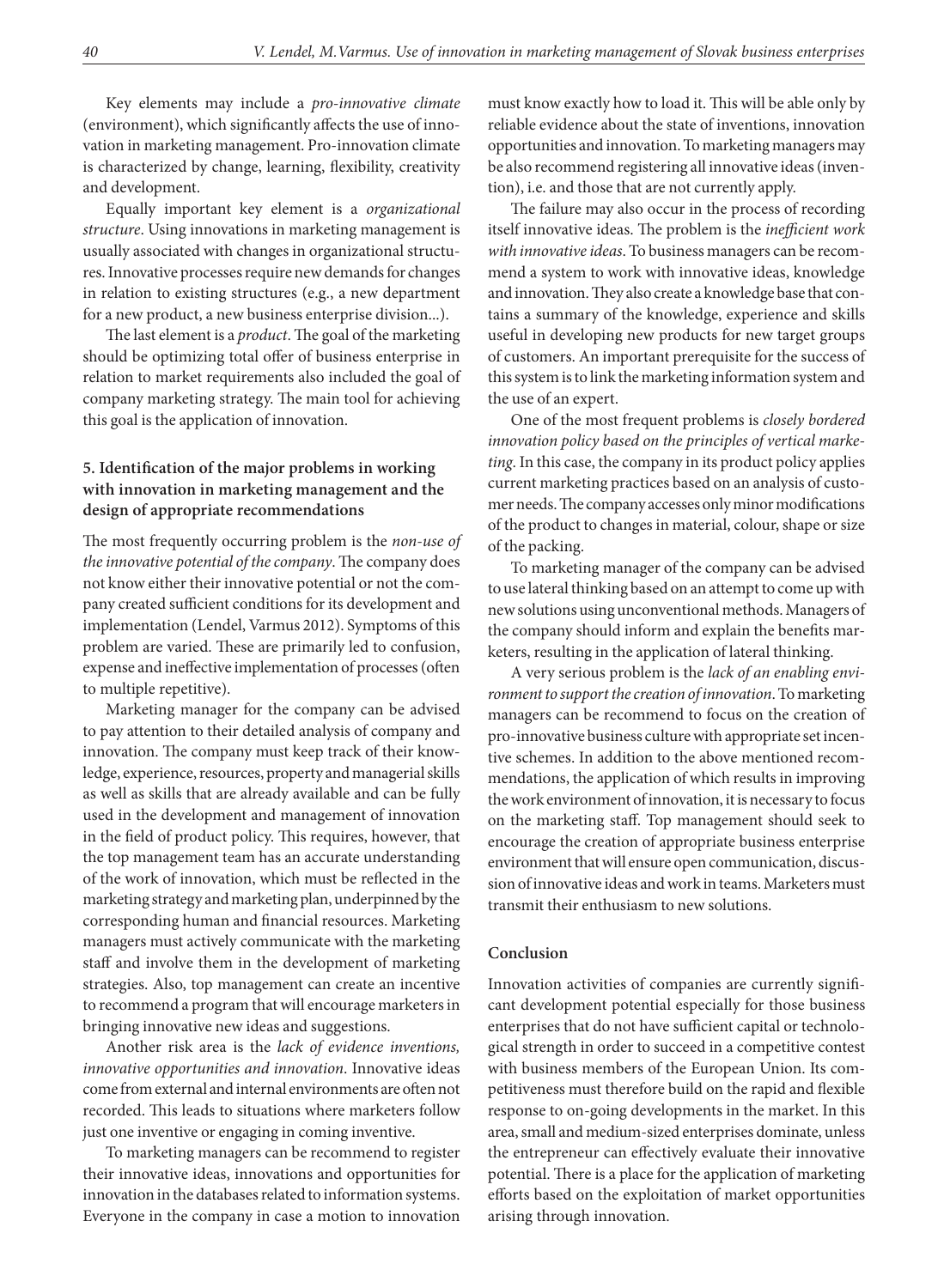The goal of company marketing should be continuous improvement of products, carrying new ideas, visions and emotions into them and enter them on the market as yet unopened areas, where they develop to meet new customer needs. To serve this purpose, the use of innovation in marketing management.

To success production and use in the company, it is essential that the following elements were analysed, in the company practice applying and bond formed between them:

- Innovation management,
- Innovation potential of marketing strategy,
- Lateral thinking,
- Pro-innovative climate,
- Organizational structure,
- Product.

The seamless use of innovation in marketing management recommendations have been made, which are valuable tool for managers in developing and implementing innovations in marketing management. Recommendations are to be deployed not only to reduce the likelihood of problem areas and to prevent, but as a tool for improving innovation processes in the company.

#### **Acknowledgements**

This paper was partially supported by the Slovak scientific grant VEGA 1/0992/11 2011-2013

#### **References**

- Blašková, M. 2010. Creative proactive-concluding theory of motivating, *Business: Theory and Practice* 11(1): 39–48.
- Crawford, C. M.; Di Benedetto, C. A. 2005. *New Product Management.* Mcgraw-Hill. 608 p. ISBN 0071244336.
- Čimo, J.; Mariaš, M. 2006. *Inovačný manažment* [Innovation management]. Bratislava: GeoPARNAS. ISBN 80-969555- 7-8.
- Ďaďo, J.; Petrovičová, J.; Kostková, M. 2006. *Marketing služieb*  [Marketing of servises]. Bratislava: EPOS. ISBN 80-8057- 662-9.
- Dupaľ, A.; Baranek, I.; Fuzyova, Ľ. 1997. *Manažment inovácií podniku* [Innovation management of enterprise]. Bratislava: Ekonóm. ISBN 80-225-0841-1.
- *Green Paper on Innovation* [online]. 1996. EUROPEAN COM-MISSION [cited 12 October 2012]. Available from Internet: http://europa.eu/documents/comm/green\_ papers/pdf/ com95\_688\_en.pdf.
- Hamel, G. 2006. The why, what and how of innovation management, *Harvard Business Review*, 72–84.
- Hittmár, Š. 2006. *Manažment* [Management]. Žilina: EDIS vydavateľstvo Žilinskej univerzity. ISBN 80-8070-558-5.
- Chlebíková, D. 2009. K možnostiam prístupu MSP k inováciám [Options SMEs´access to innovation], in *Proc. of the Interna-*

*tional Conference "Inovácie – faktor konkurencieschopnosti malých a stredných podnikov v globálnom ekonomickom prostredí"* [Innovation – a factor of competitiveness of SMEs in the global economic environment]. Banská Bystrica: Ekonomická fakulta UMB, 124–127.

- Christensen, C. M. 1997. *The Innovator's Dilemma.* Boston, MA: Harvard Business. School Press. ISBN 978-0060521998.
- *Innovation. The New Reality for National Prosperity* [online]. 2004. 21st Century Innovation Working Group [cited 16 October 2012]. Available from Internet: http:// www.uig.gen. tr/dokumanlar/nii\_21st\_century\_innovation\_ report.pdf.
- Kemp, M. B.; Cooperstein, D. M.; Wise, J. 2010. *Define Your Marketing Innovation Strategy* [online], [cited 5 October 2012]. Available from Internet: http://www. forrester.com/ rb/Research/define\_marketing\_innovation\_ strategy/q/ id/56829/t/2.
- Kovaľová, M. 2009. Inovácie ako kritický faktor zvyšovania výkonnosti podniku v strategickom systéme merania výkonnosti [Innovation as a critical factor in improving business performance in strategic system of performance measurement], in *Proc. of the International Conference "Inovácie – faktor konkurencieschopnosti malých a stredných podnikov v globálnom ekonomickom prostredí"* [Innovation – a factor of competitiveness of SMEs in the global economic environment]. Banská Bystrica: Ekonomická fakulta UMB, 182–193.
- Lendel, V. 2010. Laterálny marketing úspech vedie cez inovácie [Lateral marketing – success is through innovation], *Marketing Inspirations* 5(1): 20–25.
- Lendel, V.; Varmus, M. 2012. Proposal of the evaluation system of preparedness of businesses for implementation of an innovation strategy, *Business: Theory and Practice* 13(1): 67–78. <http://dx.doi.org/10.3846/btp.2012.08>
- Ondáková, J. 2010. *Využívanie laterálneho marketingu vo vybraných slovenských podnikoch* [The use of lateral marketing in selected Slovak companies]: Diploma thesis. Banská Bystrica: Ekonomická fakulta UMB v Banskej Bystrici.
- Sivák, J. 2009. Inovácie v podmienkach globálnej hospodárskej krízy [Innovation in the condition of global economic crisis], in *Proc. of the International Conference "Inovácie – faktor konkurencieschopnosti malých a stredných podnikov v globálnom ekonomickom prostredí"* [Innovation – a factor of competitiveness of SMEs in the global economic environment]. Banská Bystrica: Ekonomická fakulta UMB, 320–322.
- Sloane, P. 2003. *The Leader´s Guide to Lateral Thinking Skills: Powerful Problem-solving Techniques to Ignite Your Team´s Potential.* Nordwolk: Clays Ltd. ISBN 0-7494-4002-3.
- *Slovak Statistical Office* [online], [cited 13 October 2012]. Available from Internet: http://portal.statistics.sk/.
- Tidd, J.; Bessant, J.; Pavitt, K. 2007. *Řízení inovací. Zavádění technologických, tržních a organizačních změn* [Innovation management. Implementation of technological, market and organizational changes]. Brno: Computer Press. 549 p. ISBN 978-80-251-1466-7.
- Tureková, H.; Mičieta, B. 2003. *Inovačný manažment* [Innovation management]. Žilina: EDIS – vydavateľstvo Žilina. ISBN 80-8070-055-9.
- Valenta, F. 1969. *Tvorivá aktivita inovácie efekty* [Creative activity – innovation – effects]. Praha: VŠE.